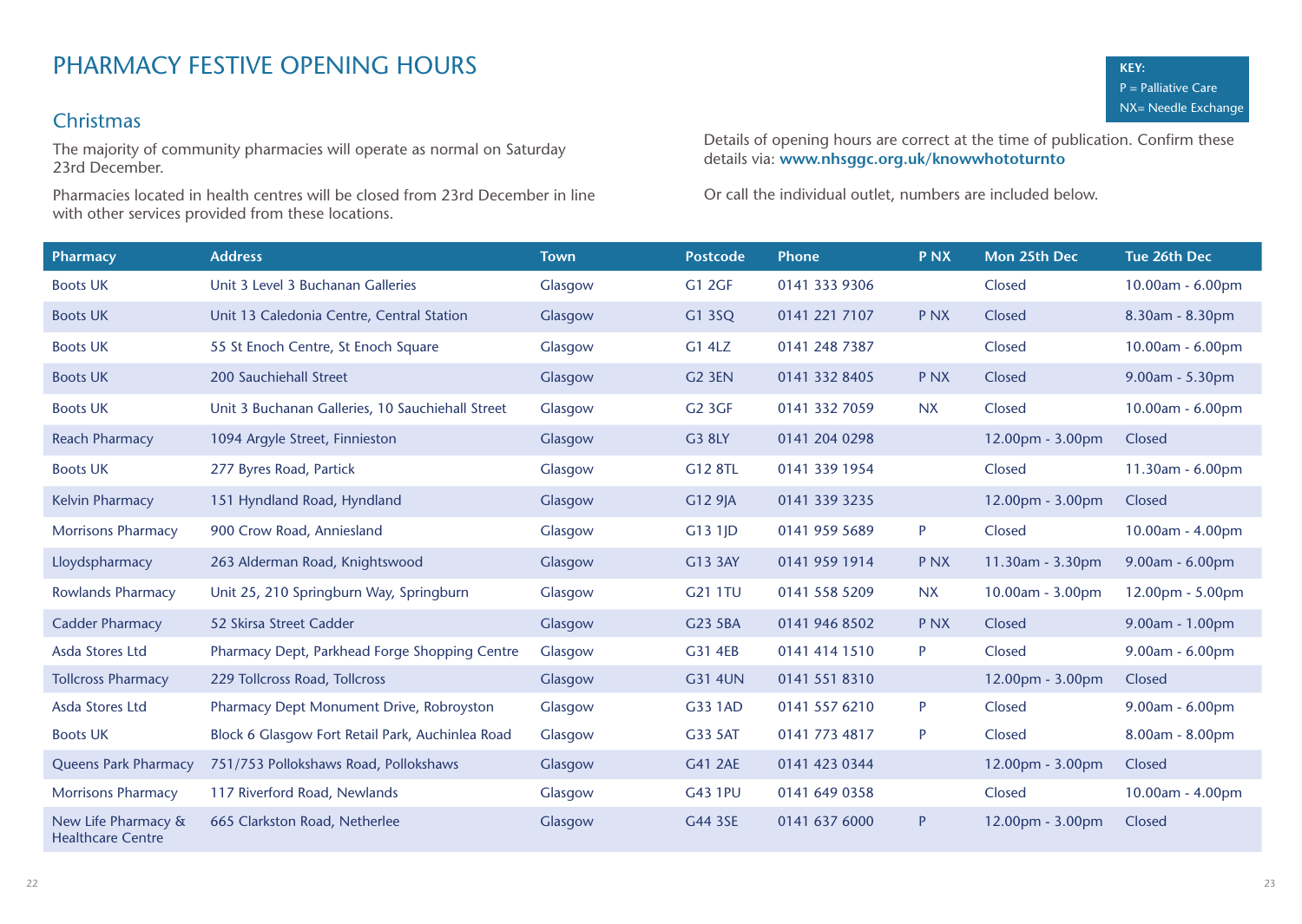# Christmas

The majority of community pharmacies will operate as normal on Saturday 23rd December.

Pharmacies located in health centres will be closed from 23rd December in line with other services provided from these locations.

Details of opening hours are correct at the time of publication. Confirm these details via: **www.nhsggc.org.uk/knowwhototurnto** 

| <b>Pharmacy</b>                     | <b>Address</b>                                                   | <b>Town</b>      | <b>Postcode</b> | <b>Phone</b>  | <b>PNX</b> | Mon 25th Dec     | Tue 26th Dec       |
|-------------------------------------|------------------------------------------------------------------|------------------|-----------------|---------------|------------|------------------|--------------------|
| <b>Boots UK</b>                     | <b>Braehead Shopping Centre Unit MSU 3</b><br>68 Kings Inch Road | Glasgow          | G51 4BP         | 0141 885 9099 | P          | Closed           | 8.00am - 7.15pm    |
| Lloyds Pharmacy                     | 1851-1855 Paisley Road West South, Cardonald                     | Glasgow          | G52 3SX         | 0141 882 1513 | P          | 11.30am - 3.30pm | 10.00am - 5.00pm   |
| <b>Boots UK</b>                     | Unit M3 Silverburn Shopping Centre<br>763 Barrhead Road          | Glasgow          | G53 6AG         | 0141 881 6967 |            | Closed           | 8.00am - 6.00pm    |
| <b>Houlihan Pharmacy</b><br>Darnley | 9-10 Darnley Mains Road, Darnley                                 | Glasgow          | <b>G53 7RH</b>  | 0141 621 2970 | P          | 12.00pm - 3.00pm | 12.00pm - 3.00pm   |
| <b>Boots UK</b>                     | 6 Main Street Milngavie                                          | Glasgow          | G62 6BL         | 0141 956 1241 |            | Closed           | $12.00pm - 4.00pm$ |
| J F Forbes                          | 193 Kirkintilloch Road, Bishopbriggs                             | Glasgow          | G64 2LS         | 0141 772 1771 |            | Closed           | 9.00am - 1.00pm    |
| <b>Morrisons Pharmacy</b>           | The Triangle Centre, Bishopbriggs                                | Glasgow          | G64 2TR         | 0141 772 1660 | P          | Closed           | 10.00am - 4.00pm   |
| <b>Pulse Pharmacy</b>               | 10 Newdyke Road, Kirkintilloch                                   | Glasgow          | G66 2PX         | 0141 564 1211 | <b>PNX</b> | 12.00pm - 3.00pm | Closed             |
| <b>Morrisons Pharmacy</b>           | Ravenswood Road, Baillieston                                     | Glasgow          | <b>G69 7HU</b>  | 0141 771 9216 | P          | Closed           | $10.00am - 4.00pm$ |
| <b>Boots UK</b>                     | 4-5 The Avenue At Mearns, Newton Mearns                          | Glasgow          | G77 6EY         | 0141 639 5979 |            | Closed           | $9.00am - 5.30pm$  |
| <b>Boots UK</b>                     | 182/4 Main Street                                                | <b>Barrhead</b>  | G78 1SL         | 0141 881 5686 | <b>NX</b>  | Closed           | 11.00am - 4.00pm   |
| <b>Boots UK</b>                     | 98 Sylvania Way, Clydebank Shopping Centre                       | Clydebank        | G81 2TL         | 0141 952 2217 | <b>PNX</b> | Closed           | 11.00am - 5.00pm   |
| <b>Boots UK</b>                     | 73 High Street                                                   | <b>Dumbarton</b> | G82 1LS         | 01389 763 907 | <b>NX</b>  | Closed           | 11.00am - 3.00pm   |
| <b>Marchbanks Pharmacy</b>          | 172 Main Street, Renton                                          | <b>Dumbarton</b> | G82 4PE         | 01389 752 914 | P.         | 12.00pm - 3.00pm | Closed             |
| <b>Boots UK</b>                     | 167/169 Main Street                                              | Alexandria       | G83 0NZ         | 01389 752 606 |            | Closed           | 10.00am - 5.00pm   |
| <b>Abbey Chemist</b>                | Lonend                                                           | Paisley          | <b>PA1 1SU</b>  | 0141 889 9883 |            | 12.00pm - 3.00pm | Closed             |
| <b>Boots UK</b>                     | Unit 11 Paisley Centre, High Street                              | Paisley          | PA1 2AF         | 0141 889 3897 |            | Closed           | $9.00am - 6.00pm$  |
| <b>Glenburn Pharmacy</b>            | 2/4 Skye Crescent, Glenburn                                      | Paisley          | PA2 8EL         | 0141 884 4842 | <b>PNX</b> | Closed           | 9.00am - 1.00pm    |
| Asda Stores Ltd                     | Pharmacy Dept, Phoenix Retail Park                               | Linwood          | PA3 3AB         | 0141 842 8520 | P          | Closed           | 9.00am - 6.00pm    |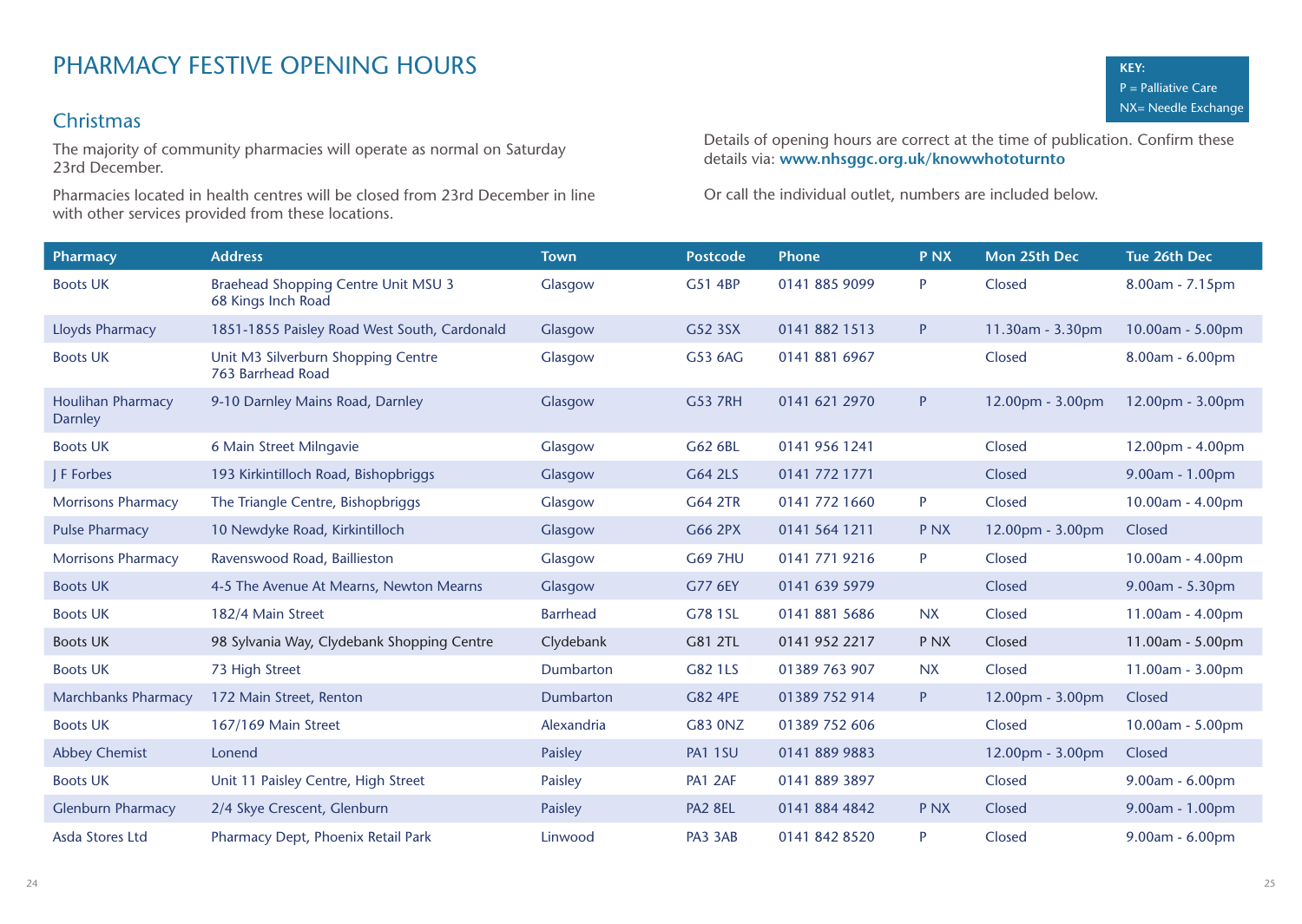# PHARMACY FESTIVE OPENING HOURS

## Christmas

The majority of community pharmacies will operate as normal on Saturday 23rd December.

Pharmacies located in health centres will be closed from 23rd December in line with other services provided from these locations.

Details of opening hours are correct at the time of publication. Confirm these details via: **www.nhsggc.org.uk/knowwhototurnto** 

| Pharmacy                | <b>Address</b>       | Town             | <b>Postcode</b> | <b>Phone</b>  | <b>PNX</b>      | Mon 25th Dec       | Tue 26th Dec       |
|-------------------------|----------------------|------------------|-----------------|---------------|-----------------|--------------------|--------------------|
| <b>Penmans Pharmacy</b> | 5 - 7 William Street | <b>Johnstone</b> | PA5 8DP         | 01505 320 116 | D               | Closed             | 9.00am - 1.00pm    |
| <b>Penmans Pharmacy</b> | 14a High Street      | Lochwinnoch      | <b>PA12 4DA</b> | 01505 842 227 |                 | Closed             | $9.00am - 1.00pm$  |
| M & D Green             | 12 John Wood Street  | Port Glasgow     | <b>PA14 5HU</b> | 01475 741 035 | P <sub>NX</sub> | Closed             | $9.00am - 1.00pm$  |
| <b>Boots UK</b>         | 43 Hamilton Way      | <b>Greenock</b>  | <b>PA15 1RO</b> | 01475 729 173 |                 | Closed             | $10.00am - 5.00pm$ |
| <b>Still Chemist</b>    | 45 Angus Rd          | <b>Greenock</b>  | PA16 OPD        | 01475 636 396 | <b>NX</b>       | $12.00pm - 3.00pm$ | Closed             |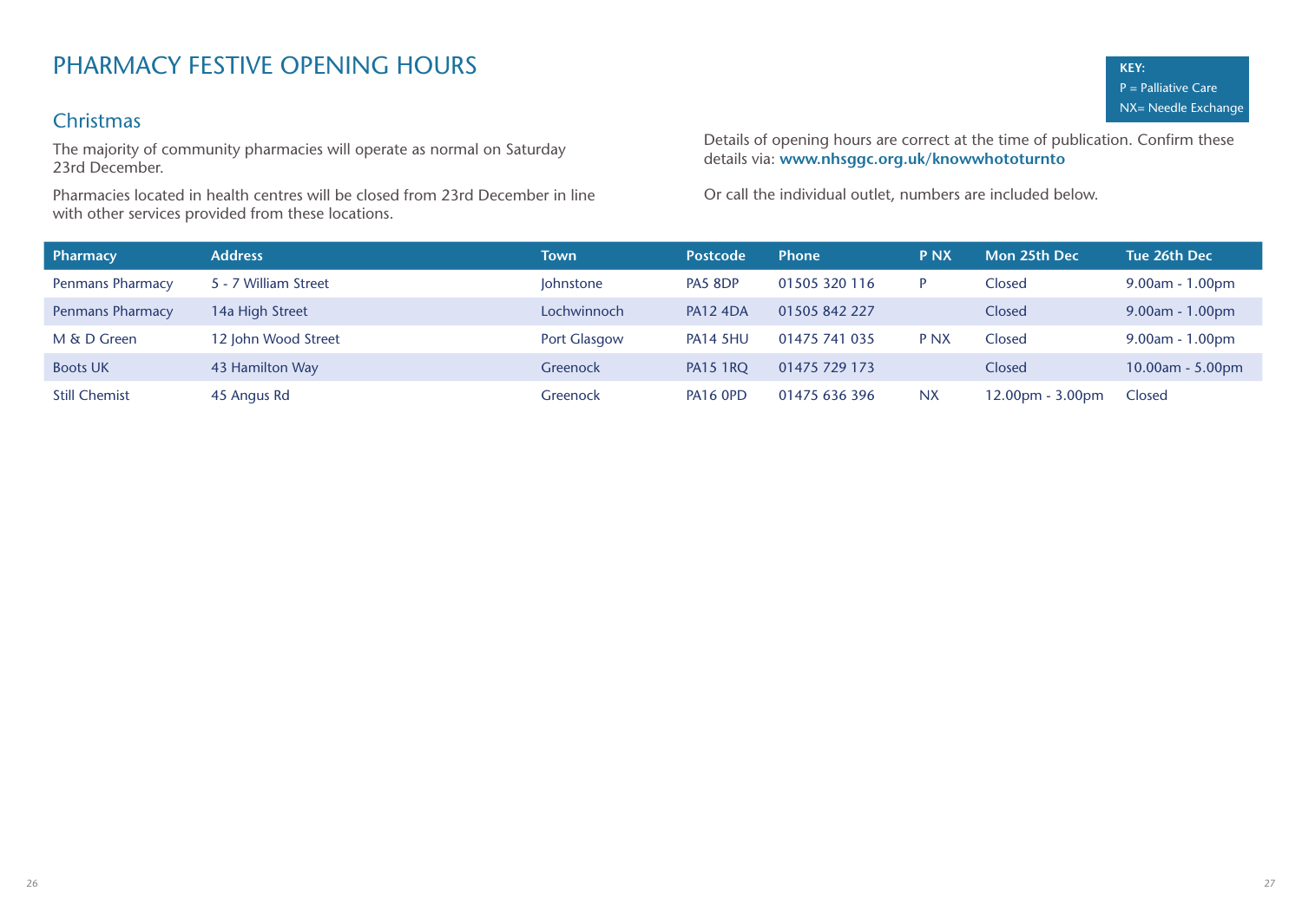### New Year

The majority of community pharmacies will operate as normal on Saturday 30th December.

Pharmacies located in health centres will be closed from 30th December in line with other services provided from these locations.

Details of opening hours are correct at the time of publication. Confirm these details via: **www.nhsggc.org.uk/knowwhototurnto** 

| Pharmacy                                        | <b>Address</b>                                   | <b>Town</b> | <b>Postcode</b>    | <b>Phone</b>  | <b>PNX</b> | Mon 1st Jan      | Tue 2nd Jan        |
|-------------------------------------------------|--------------------------------------------------|-------------|--------------------|---------------|------------|------------------|--------------------|
| <b>Boots UK</b>                                 | Unit 3 Level 3 Buchanan Galleries                | Glasgow     | <b>G1 2GF</b>      | 0141 333 9306 |            | Closed           | 10.00am - 6.00pm   |
| <b>Boots UK</b>                                 | Unit 13 Caledonia Centre, Central Station        | Glasgow     | G1 3SQ             | 0141 221 7107 | <b>PNX</b> | Closed           | 8.30am - 8.30pm    |
| <b>Boots UK</b>                                 | 55 St Enoch Centre, St Enoch Square              | Glasgow     | G1 4LZ             | 0141 248 7387 |            | Closed           | 10.00am - 6.00pm   |
| <b>Boots UK</b>                                 | 200 Sauchiehall Street                           | Glasgow     | G <sub>2</sub> 3EN | 0141 332 8405 | <b>PNX</b> | Closed           | 9.00am - 5.30pm    |
| <b>Boots UK</b>                                 | Unit 3 Buchanan Galleries, 10 Sauchiehall Street | Glasgow     | <b>G2 3GF</b>      | 0141 332 7059 | <b>NX</b>  | Closed           | 10.00am - 6.00pm   |
| <b>Reach Pharmacy</b>                           | 1094 Argyle Street, Finnieston                   | Glasgow     | <b>G3 8LY</b>      | 0141 204 0298 |            | 12.00pm - 3.00pm | Closed             |
| <b>Boots UK</b>                                 | 277 Byres Road, Partick                          | Glasgow     | G12 8TL            | 0141 339 1954 |            | Closed           | 11.30am - 6.00pm   |
| <b>Kelvin Pharmacy</b>                          | 151 Hyndland Road, Hyndland                      | Glasgow     | G12 9JA            | 0141 339 3235 |            | 12.00pm - 3.00pm | Closed             |
| <b>Morrisons Pharmacy</b>                       | 900 Crow Road, Anniesland                        | Glasgow     | $G131$ JD          | 0141 959 5689 | P          | 10.00am - 4.00pm | 10.00am - 4.00pm   |
| <b>Lloyds Pharmacy</b>                          | 263 Alderman Road, Knightswood                   | Glasgow     | G13 3AY            | 0141 959 1914 | <b>PNX</b> | 11.30am - 3.30pm | 9.00am - 6.00pm    |
| <b>Rowlands Pharmacy</b>                        | Unit 25, 210 Springburn Way, Springburn          | Glasgow     | G21 1TU            | 0141 558 5209 | <b>NX</b>  | 12.00pm - 5.00pm | $12.00pm - 5.00pm$ |
| <b>Westray Pharmacy</b>                         | 9 Westray Circus, Milton                         | Glasgow     | <b>G22 7BE</b>     | 0141 336 8914 | P          | Closed           | $9.00am - 1.00pm$  |
| <b>Milton Pharmacy</b>                          | 137 Scaraway Street, Milton                      | Glasgow     | <b>G22 7EU</b>     | 0141 772 1423 |            | Closed           | 9.00am - 1.00pm    |
| <b>Kennyhill Pharmacy</b>                       | 408-410 Cumbernauld Road, Haghill                | Glasgow     | G31 3NN            | 0141 554 2165 | P          | Closed           | 9.00am - 1.00pm    |
| Asda Stores Ltd                                 | Pharmacy Dept, Parkhead Forge Shopping Centre    | Glasgow     | G31 4EB            | 0141 414 1510 | P          | 12.00pm - 6.00pm | 10.00am - 6.00pm   |
| Asda Stores Ltd                                 | Pharmacy Dept, Monument Drive Robroyston         | Glasgow     | G33 1AD            | 0141 557 6210 | P          | 12.00pm - 6.00pm | 10.00am - 6.00pm   |
| <b>Boots UK</b>                                 | Block 6 Glasgow Fort Retail Park, Auchinlea Road | Glasgow     | G33 5AT            | 0141 773 4817 | P          | Closed           | 9.00am - 8.00pm    |
| <b>Morrisons Pharmacy</b>                       | 117 Riverford Road, Newlands                     | Glasgow     | <b>G43 1PU</b>     | 0141 649 0358 |            | 10.00am - 4.00pm | 10.00am - 4.00pm   |
| New Life Pharmacy &<br><b>Healthcare Centre</b> | 665 Clarkston Road Netherlee,                    | Glasgow     | G44 3SE            | 0141 637 6000 | P          | 12.00pm - 3.00pm | Closed             |
| <b>Craigton Pharmacy</b>                        | 2-4 Craigton Road, Govan                         | Glasgow     | G51 3TB            | 0141 445 1352 | P          | Closed           | 9.00am - 1.00pm    |
|                                                 |                                                  |             |                    |               |            |                  |                    |